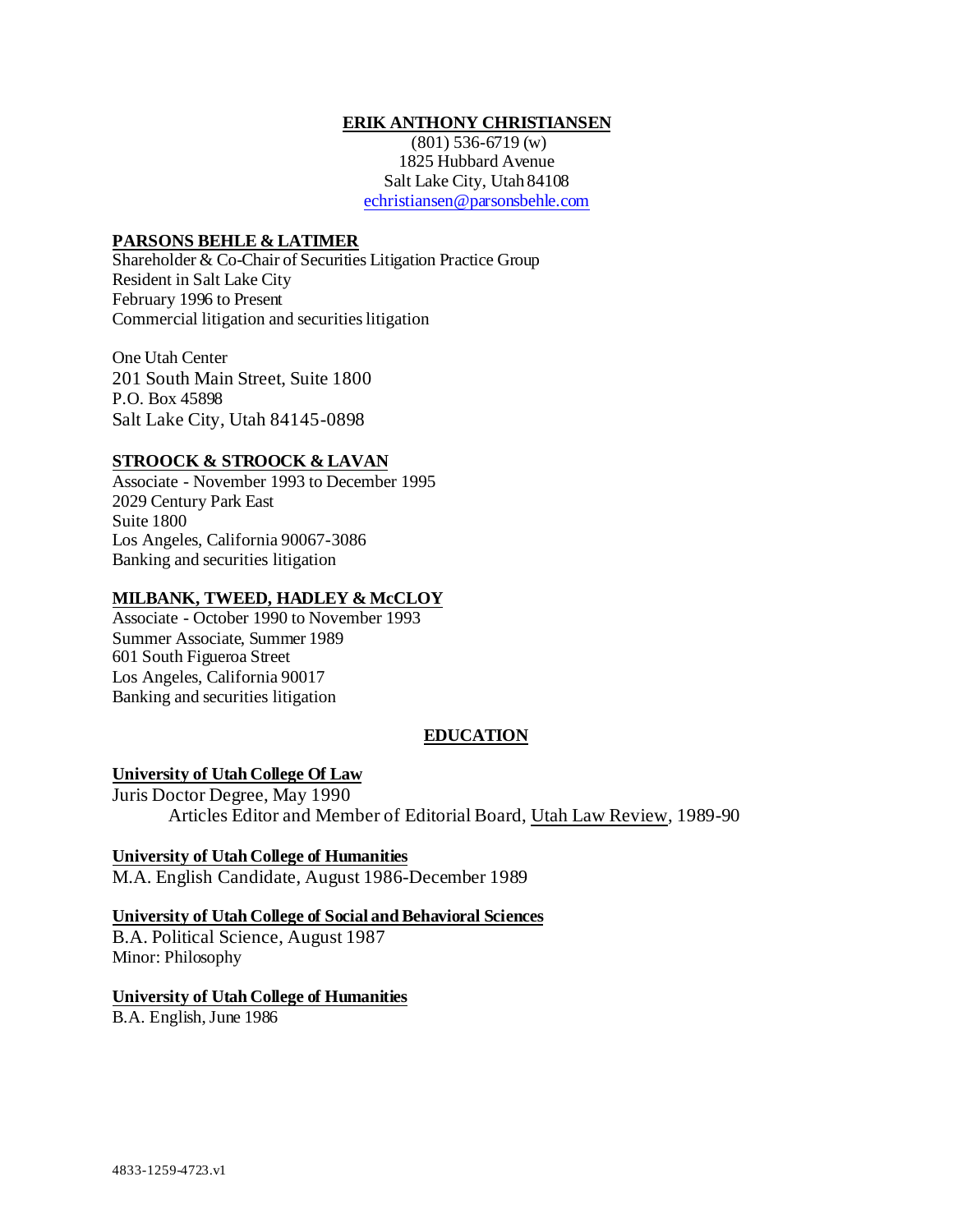# **LEGAL SERVICE**

| <b>Utah State Bar</b> | Delegate, ABA House of Delegates, appointed                                                        |
|-----------------------|----------------------------------------------------------------------------------------------------|
|                       | by Utah Bar Commission, 2017-19; reappointed                                                       |
|                       | 2019-present.                                                                                      |
|                       | Ex Officio Member of Utah Bar Commission,                                                          |
|                       | $2018$ -present                                                                                    |
|                       | Co-Chair Public Member Committee<br>$(2018-19)$                                                    |
|                       | Co-Chair Regulatory Reform Committee<br>$(2019$ -present)                                          |
|                       | Member, Utah State Bar Executive<br>$\bullet$<br>Search Committee (2021-present)                   |
|                       | Founder and Chair, Utah State Bar Exploratory                                                      |
|                       | Committee seeking to start a Utah Chapter of the                                                   |
|                       | ABA's Judicial Opportunity Intern Program,<br>2020-Present                                         |
|                       |                                                                                                    |
|                       | Utah State Bar, Litigation Section, Executive<br>Committee, 2015-Present                           |
|                       | (Chair, 2020-Present)                                                                              |
|                       | (Chair Elect, 2019-20)                                                                             |
|                       | $(Treasure 2018-19)$                                                                               |
|                       | (Secretary, 2017-18)                                                                               |
|                       | Practitioner of the Year, Business Law Section,<br>Utah State Bar, 2018                            |
|                       | Member, Convention Committee, Utah State<br>Bar Annual Convention (2001, 2018 and<br>2020).        |
|                       | Chair, Utah State Bar Securities Section, 2005-<br>06 (Executive Committee 2002-06)                |
|                       | Member, Executive Committee, Utah State Bar<br>Association, Young Lawyers Division, 1996 -<br>1998 |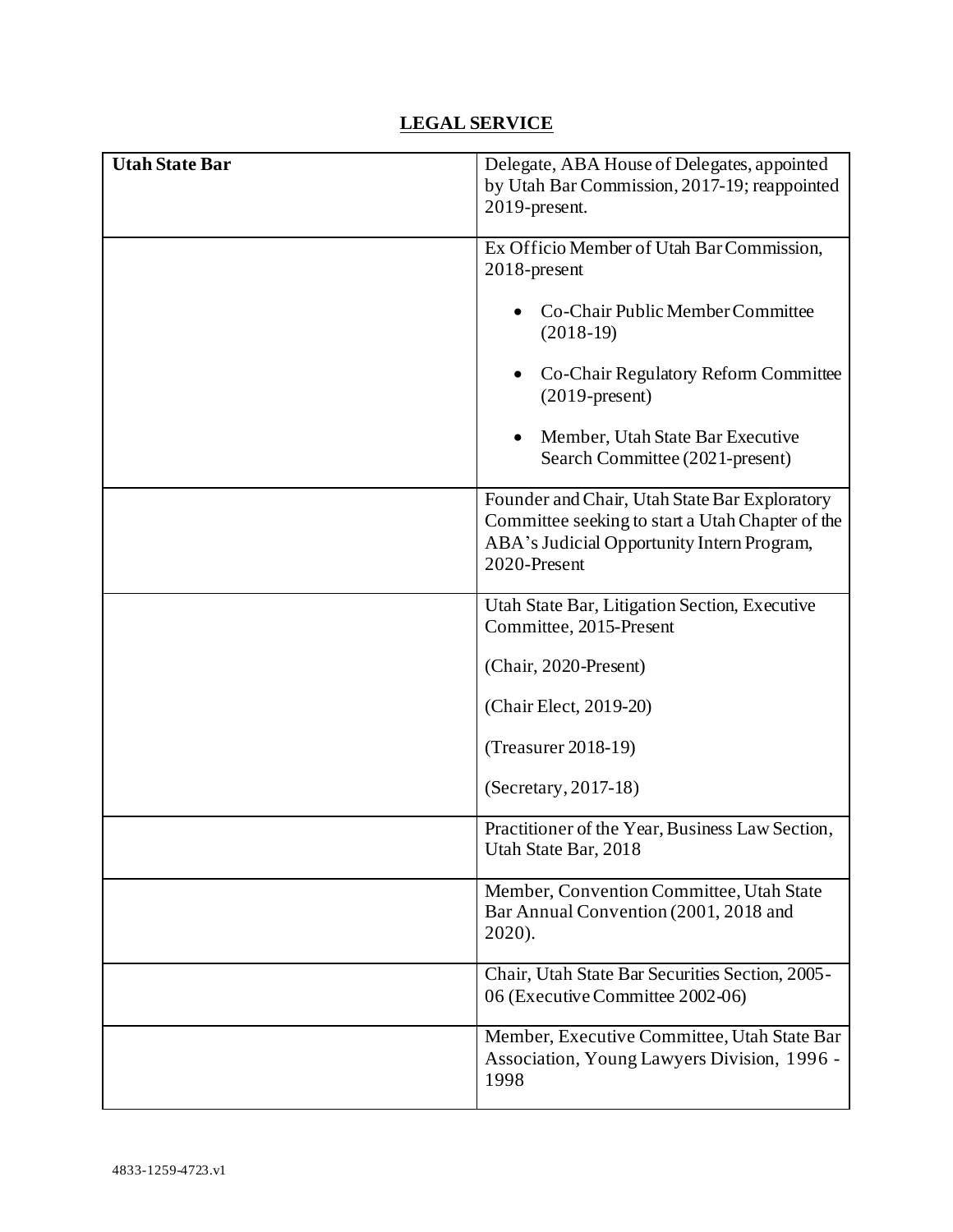| Co-Chair, Utah Bar Journal Committee, Utah<br>State Bar Association, Young Lawyers<br>Division, 1996 - 1997 |
|-------------------------------------------------------------------------------------------------------------|
| Co-Chair, Membership Support Network, Utah<br>State Bar Association, Young Lawyers<br>Division, 1997 - 1998 |

| <b>Legal Recognition</b> | Chambers USA Rated, General Commercial<br>Litigation, 2020-present                                    |
|--------------------------|-------------------------------------------------------------------------------------------------------|
|                          | Alumnus of the Year, 2019, honored by the S.J.<br>Quinney College of Law at the University of<br>Utah |
|                          | Lawyer of the Year in Securities/Capital<br>Markets Law, Best Lawyers in America, 2020.               |
|                          | Lawyer of the Year in Litigation-Securities,<br>Best Lawyers of America, 2013                         |
|                          | Martindale-Hubbell AV Preeminent Rating                                                               |
|                          | Recognized in The Best Lawyers in America,<br>Securities Litigation, since 2010                       |
|                          | Recognized in Mountain States Super lawyers,<br>Securities Litigation, since 2009                     |
|                          | Recognized in Legal Elite, Utah Business<br>magazine, various years.                                  |

| <b>American Bar Association</b> | Appointed as Member of the ABA Standing<br>Committee on Membership by ABA President-<br>Elect Reginald M. Turner, for a three-year term,<br>August 2021-present |
|---------------------------------|-----------------------------------------------------------------------------------------------------------------------------------------------------------------|
|                                 | Appointed as Cochair-Utah, ABA's Judicial<br>Intern Opportunity Program, for the 2021-22 bar<br>year, by Litigation Section Chair Beth Kaufman.                 |
|                                 | Appointed as Team Editor for the ABA<br>Litigation Section's Litigation News, for the                                                                           |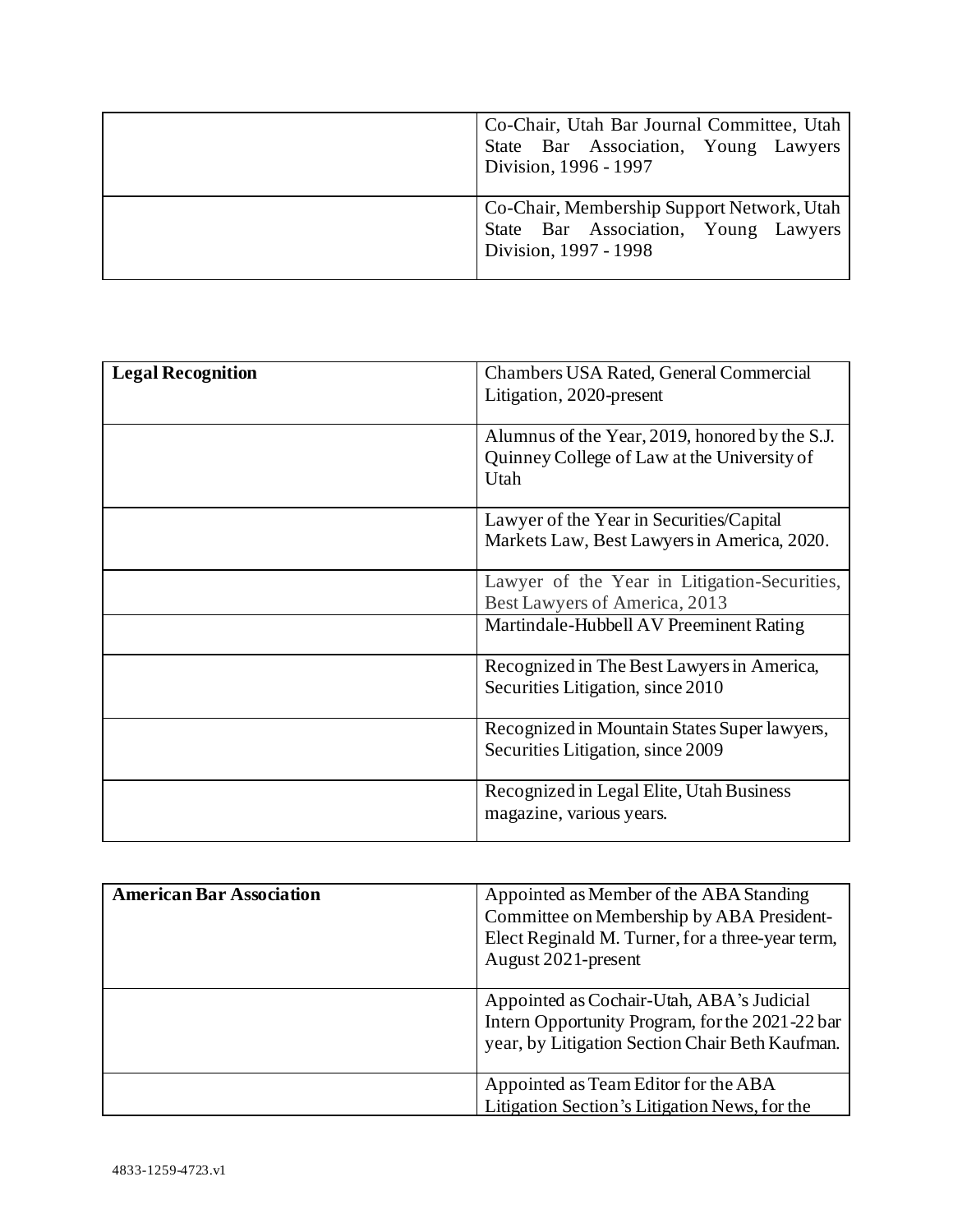| 2021-22 bar year, by Litigation Section Chair<br>Beth Kaufman.                                                                                                                     |
|------------------------------------------------------------------------------------------------------------------------------------------------------------------------------------|
| Appointed as Member of the ABA Litigation<br>Section Membership & Marketing Committee,<br>2020-present                                                                             |
| ABA Utah State Membership Chair, appointed<br>by ABA President Judy Perry Martinez,<br>September 2019-present                                                                      |
| Founder, Utah State Bar Committee to start an<br>expansion into Utah of the ABA Litigation<br>Section's Judicial Intern Opportunity Program,<br>2020-present                       |
| Volunteer, ABA Immigration Justice Project,<br>August 19-23, 2019 in San Diego, California,<br>assisting with legal representation for asylum<br>seekers at the California border. |
| Utah Bar Delegate, ABA House of Delegates,<br>selected by Utah Bar Commission, 2017-19;<br>reappointed 2019-present (State Bar Reps serve<br>two-year terms).                      |
| Team Editor, Litigation News, published by<br>American Bar Association (May 2012-present)                                                                                          |
| Associate Editor, Litigation News, published by<br>American Bar Association (July 2019-21)                                                                                         |
| Contributing Editor, Litigation News, published<br>by American Bar Association (Oct. 2017-19)                                                                                      |
| Alternate Utah State Bar Delegate, ABA House<br>of Delegates, selected by the Utah Bar<br>Commission, ABA Annual Meeting, August<br>2017.                                          |
| Fellow, American Bar Foundation (2015-<br>present)                                                                                                                                 |
| Life Fellow, American Bar Foundation (2019-<br>present)                                                                                                                            |
| Editor-in-Chief, Coverage magazine, published<br>by the ABA's Insurance Coverage Litigation                                                                                        |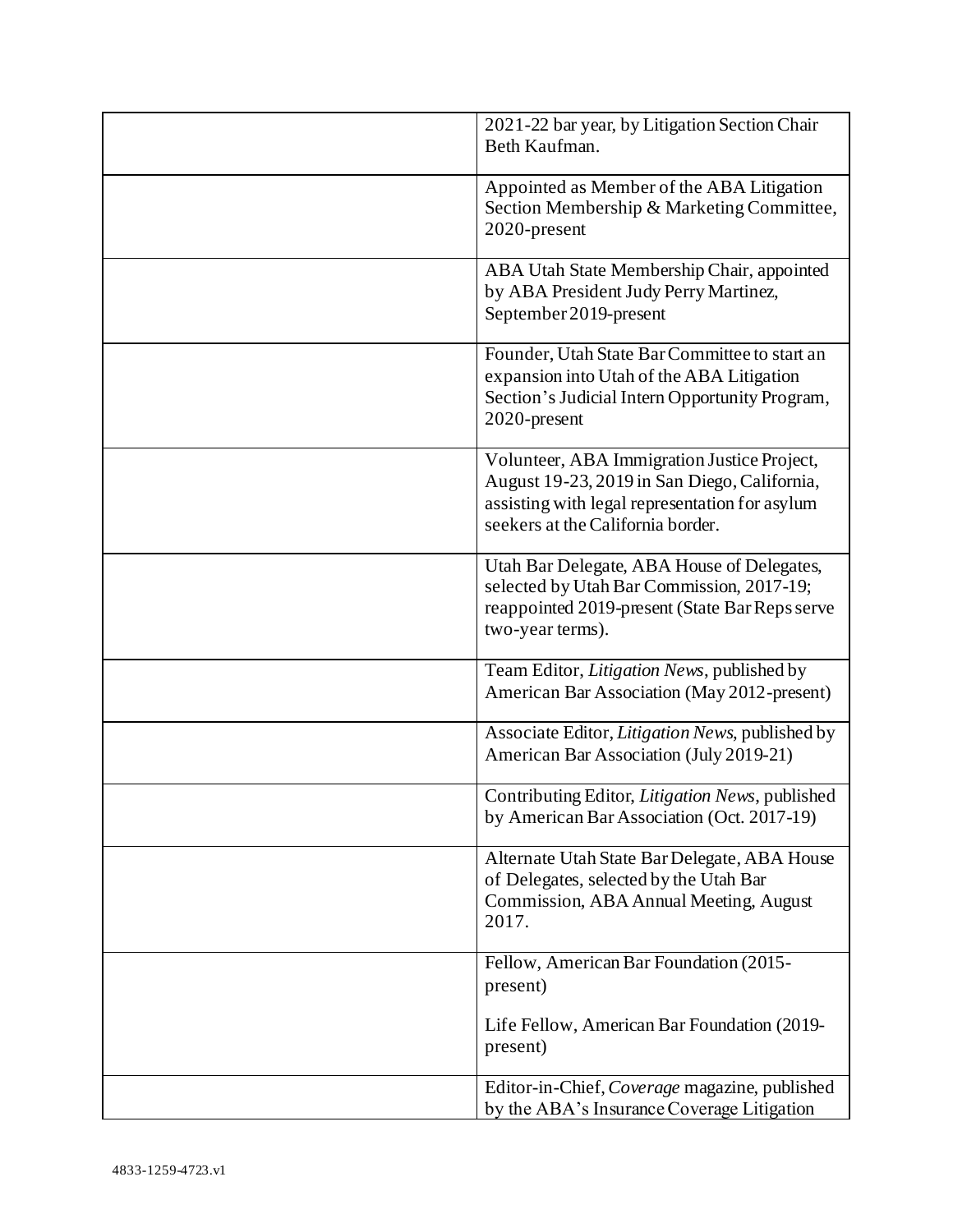| Committee, in the Litigation Section, 2007 to<br>2015                                                                                                       |
|-------------------------------------------------------------------------------------------------------------------------------------------------------------|
| Managing Editor, Coverage magazine,<br>published by the ABA's Insurance Coverage<br>Litigation Committee, in the Litigation Section,<br>2004-07.            |
| Co-Chair, Insurance Coverage Litigation<br>Committee of the Litigation Section of the<br>American Bar Association, 2007 CLE Seminar.                        |
| Regional Representative, Insurance Coverage<br>Litigation Committee of the Litigation Section<br>of the American Bar Association, 2003-2004.                |
| Co-Chair, Bad Faith Subcommittee of the<br>Insurance Coverage Litigation Committee of the<br>Section of Litigation, American Bar Association,<br>2002-2004. |
| Delegate to Young Lawyers House of<br>Delegates, American Bar Association Annual<br>Meeting, Young Lawyers Division, August<br>1997.                        |

| <b>Federal Bar Association</b> | Chair, Utah Chapter, Federal Bar Association,<br>2008-09                                                                                                                                                                     |
|--------------------------------|------------------------------------------------------------------------------------------------------------------------------------------------------------------------------------------------------------------------------|
|                                | Member, Constitution, Bylaws and Rules<br>Committee of the National Chapter of the<br>Federal Bar Association, 2006-09                                                                                                       |
| <b>Teaching</b>                | Adjunct Professor of Law, S.J. Quinney College<br>of Law, University of Utah,                                                                                                                                                |
|                                | <b>Teaching Business Organizations Law</b><br>$\bullet$<br>7050-001: (i) Spring 2016; (ii) Spring<br>2017; (iii) Fall 2018; (v) Fall 2019; and<br>$(vi)$ Spring 2021; and $(vii)$ Fall 2021 (a<br>4-hour credit hour class). |
|                                | Teaching Procuring and Managing Legal<br>$\bullet$<br>Services, Masters of Legal Services<br>program, (i) Spring 2019 and (ii)                                                                                               |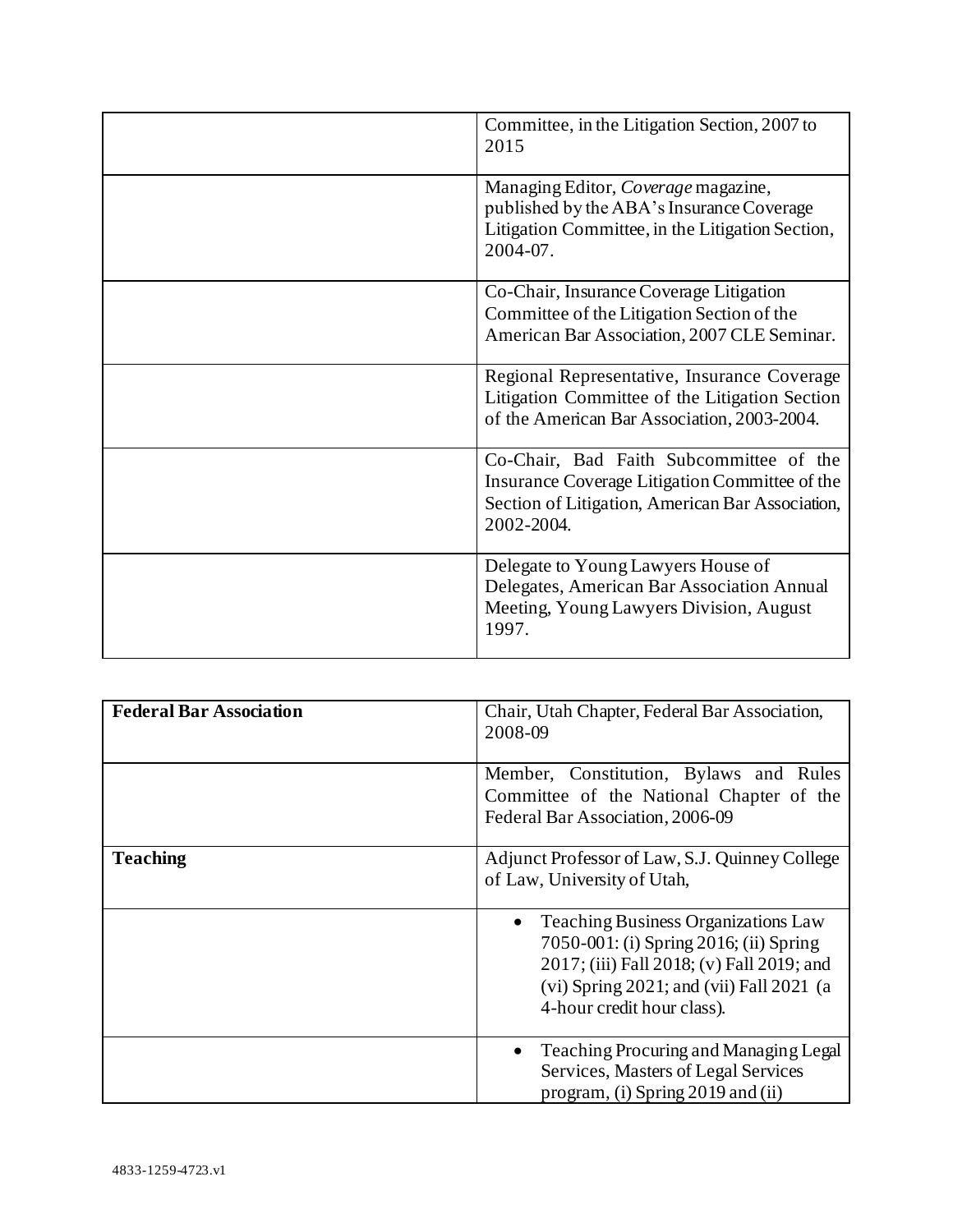| Summer 2020 (a 4-credit hour class).                                                  |
|---------------------------------------------------------------------------------------|
| Legal Writing Instructor, S.J. Quinney College<br>of Law, University of Utah, 1989-90 |
| Teaching Assistant, Professor Edwin Firmage,<br>1989-90                               |
| Tutor, Property Law, Nontraditional Student<br>Assistance Program, 1989-90            |

| <b>Political Appointments</b> | Chair of the Utah State Securities Commission,<br>2009 to 2017 (appointed by Gov. Huntsman in<br>2009 and re-appointed by Gov. Herbert in 2013).                      |
|-------------------------------|-----------------------------------------------------------------------------------------------------------------------------------------------------------------------|
|                               | Member. Salt Lake County Arts & Culture<br>Advisory Board, 2018-present (appointed by<br>Salt Lake County Mayor, Ben McAdams and<br>confirmed by the County Council). |
|                               | Chair $(2019)$ and Member $(2019-$<br>Present), Salt Lake County, Fine Art<br>Collection Committee, 2018-present                                                      |
|                               | Member, Convention Center Hotel Selection<br>Committee, 2015-18 (appointed by Salt Lake<br>County Mayor, Ben McAdams).                                                |

| <b>University of Utah</b> | Alumnus of the Year, 2019, honored by the S.J.<br>Quinney College of Law at the University of<br>Utah |
|---------------------------|-------------------------------------------------------------------------------------------------------|
|                           | Chair, University of Utah Board of Advisors for<br>Undergraduate Education, 2009-11                   |
|                           | Chair, University of Utah Young Alumni Board,<br>2000-02                                              |
|                           | Member, University of Utah College of Law,<br>Board of Trustees, 1996-99                              |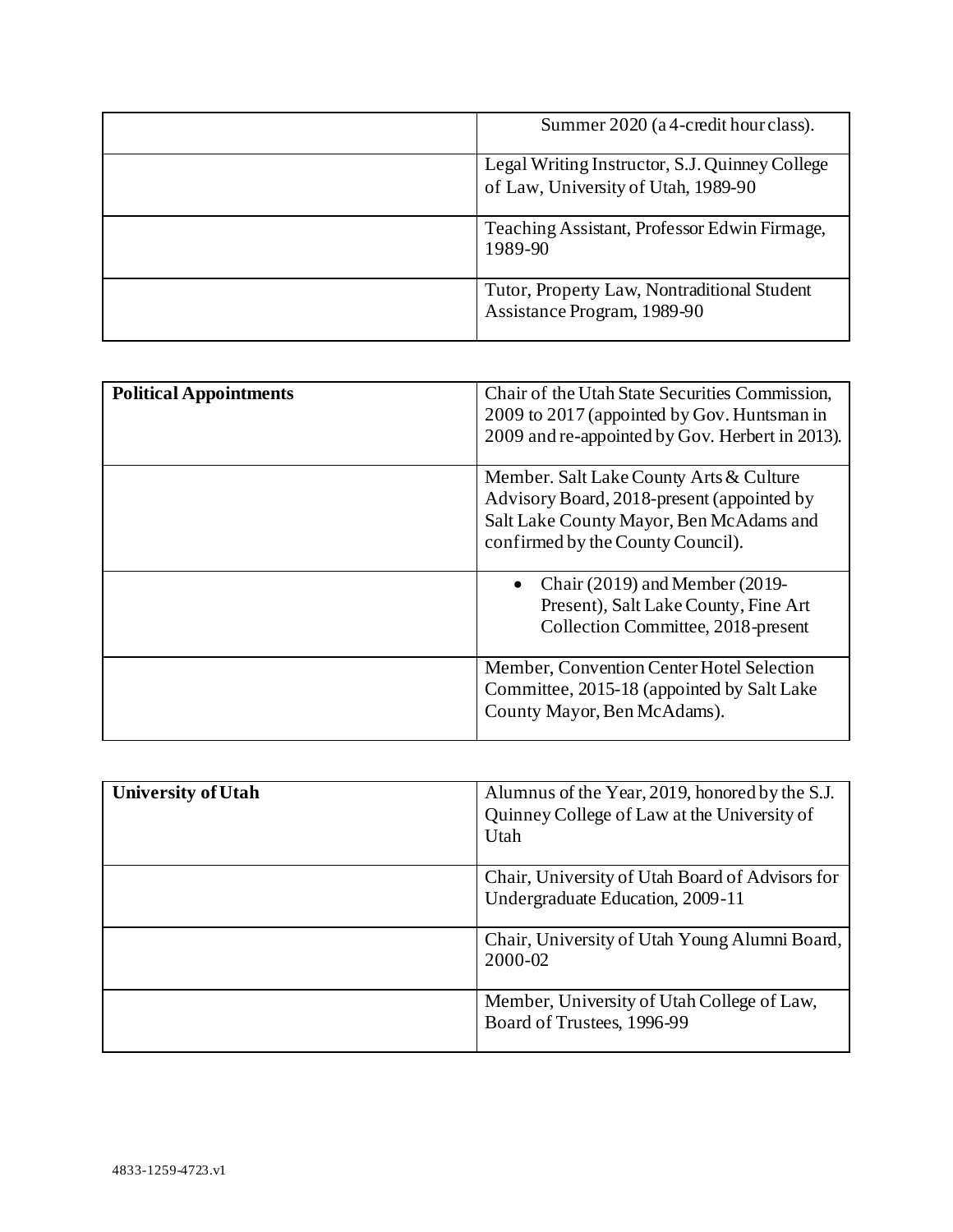| <b>Other Interesting Community Legal Projects</b> | Represented USA swimming coach in litigation<br>arising out of an alleged improper relationship<br>between another USA swimming coach and an<br>alleged underage athlete, 2017-18                                                                                                                                                                               |
|---------------------------------------------------|-----------------------------------------------------------------------------------------------------------------------------------------------------------------------------------------------------------------------------------------------------------------------------------------------------------------------------------------------------------------|
|                                                   | Represented Sandis Prusis and the Latvian<br>Olympic Committee in a case before the Court<br>of Arbitration for Sport against the International<br>Olympic Committee, where I overturned the<br>decision of the IOC and was able to get Mr.<br>Prusis reinstated so that he was able to compete<br>in the 2002 Winter Olympic Games in Salt Lake<br>City, Utah. |
|                                                   | Represented Marie-Reine Le Gougne, the<br>French Judge involved in the Pairs Figure<br>Skating controversy during the 2002 Winter<br>Olympic Games, in her disciplinary proceeding<br>before the International Skating Union in<br>Lausanne, Switzerland.                                                                                                       |
|                                                   | Selected as Olympic Pro Bono Counsel to<br>represent athletes during the Salt Lake City<br>Winter Olympic Games in February 2002 before<br>the Court of Arbitration for Sport and the United<br><b>States Olympic Committee.</b>                                                                                                                                |
|                                                   | Volunteer Special Counsel to the Salt Lake<br>Olympic Organizing Committee for the 2002<br>Olympic<br>Games ("SLOC") in<br>Winter<br>connection with media requests by City Weekly<br>reporter Lynn Packer under SLOC's Open<br>Records Policy.                                                                                                                 |
|                                                   | Staff Attorney on the Webster Commission,<br>which was charged by the Los Angeles Police<br>Commission with investigating the LAPD's<br>response to the 1991 civil disturbance in Los<br>Angeles.                                                                                                                                                               |
|                                                   | Board of Trustees, Utah Legal Aid Society,<br>2003-07                                                                                                                                                                                                                                                                                                           |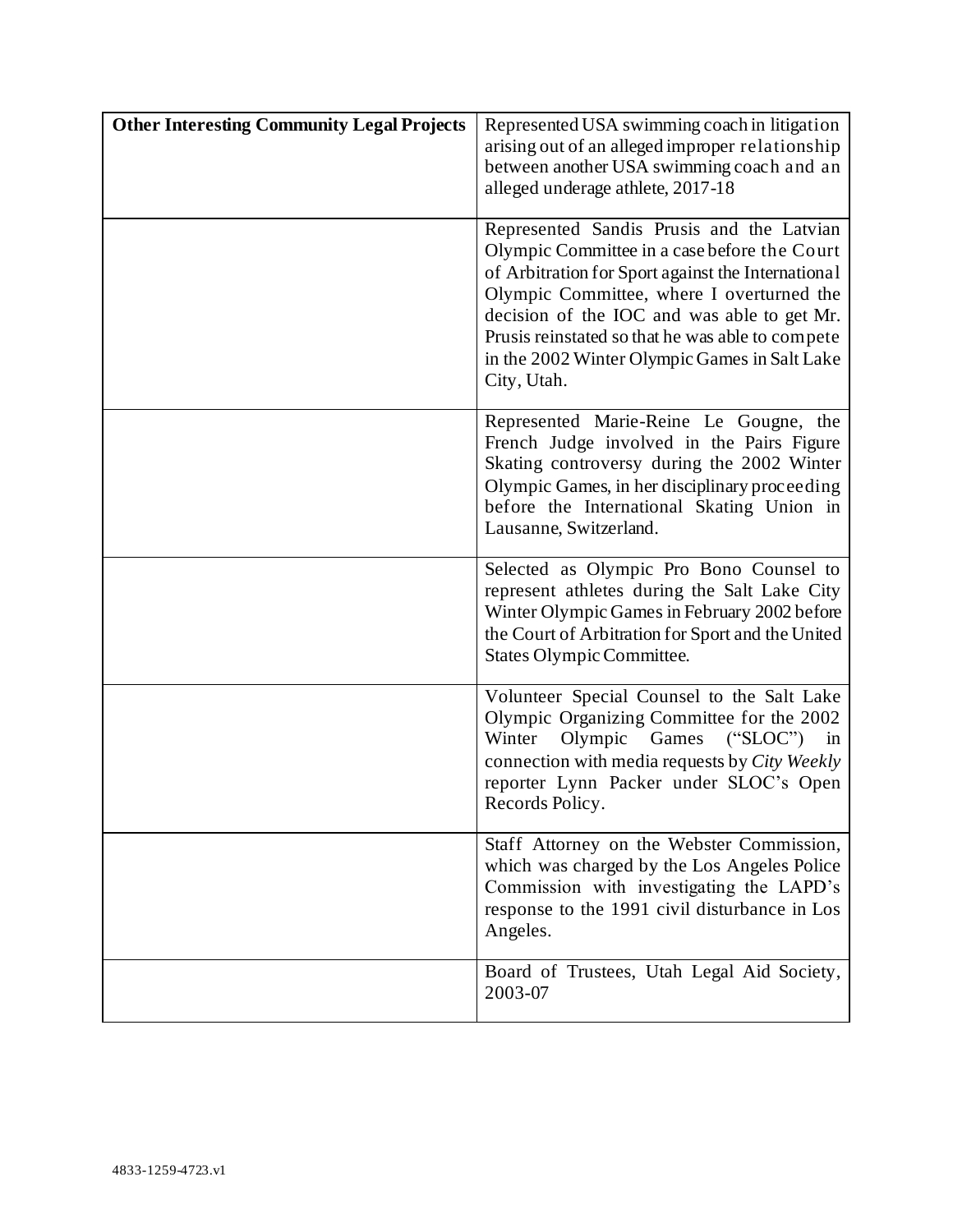# **EXPERT WITNESS MATTERS**

| Case                                                                 | Work                                                                                                                                                                                              |
|----------------------------------------------------------------------|---------------------------------------------------------------------------------------------------------------------------------------------------------------------------------------------------|
| Cypress Management, LLC v. Jones Waldo Holbrook<br>& McDonough, P.C. | Hired by Jones Waldo in legal malpractice case<br>concerning securities law issues.                                                                                                               |
| State of Utah v Jeril Winget and Mark Winget                         | Hired by the State of Utah in criminal prosecution.<br>Expert witness for the State of Utah on securities<br>issues. Issued an expert report. Case resolved before<br>trial.                      |
| Robert Wing v. Woodbury & Kesler (In re Vescor)                      | Hired by Woodbury & Kesler Robert Wing v.<br>Woodbury & Kesler, P.C. Expert witness for<br>law firm on securities issues. Issued expert<br>report and was deposed. Case resolved before<br>trial. |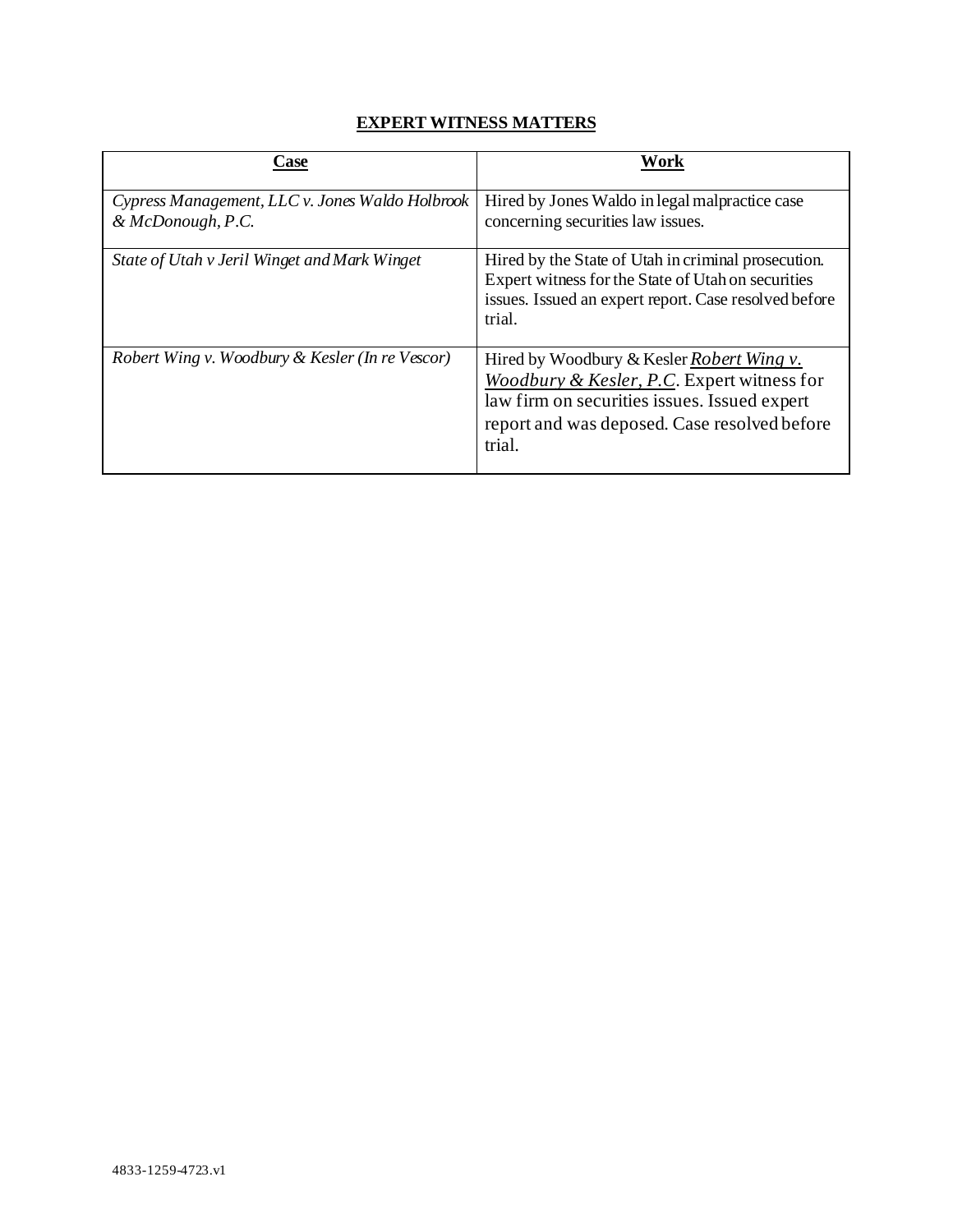# **COMMUNITY SERVICE**

Member, Board of Trustees and Executive Committee, Utah Film Center, 2017-Present

Member, KRCL Community Advisory Board, 2015-current

Member, Central Utah Art Center (CUAC) Board of Trustees, 2015-2017

Chair, Board of Trustees, Visit Salt Lake, 2013-14

- Ex Officio Legal Advisor (2019-present)
- Member of Search Committee for New President and CEO (2019-20)
- Board Member (2009-present)
- Executive Committee (2011-19)

Chair, University of Utah Board of Advisors for Undergraduate Education, 2009-11

Member, KRCL Board of Trustees, 2006-11

Member, Board of Trustees, International Sculpture Center, 2006-11

Chair, Board of Trustees, UMOCA, 2006-09

Gala Committee, Utah Arthritis Foundation, 2002 and 2003

Chair, University of Utah Young Alumni Board, 2000-02

Member, Friends of the University of Utah English Department Committee, 1997 – 1998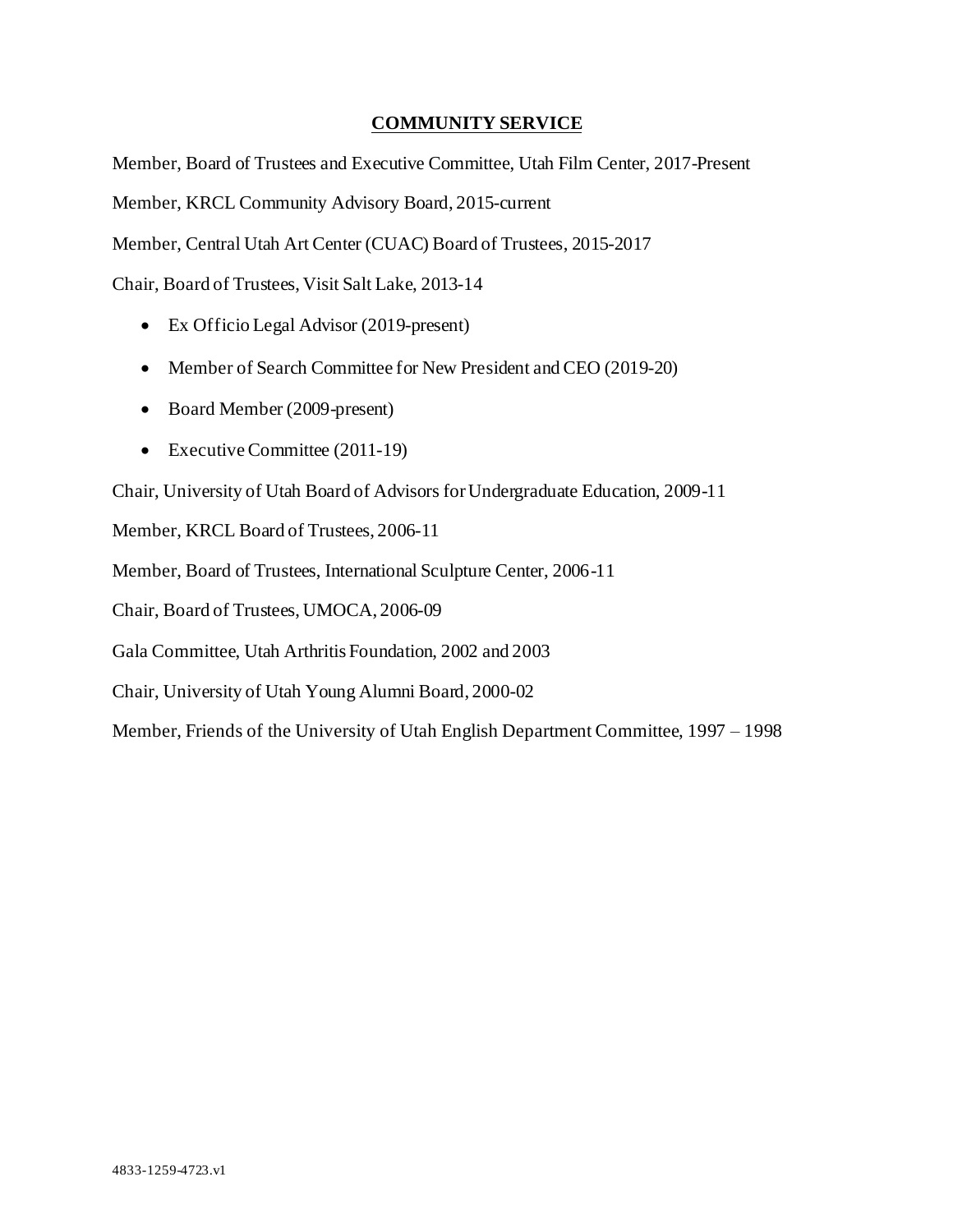# **PROFESSIONAL CERTIFICATIONS AND ORGANIZATIONS**

Admitted to practice to the State Bar of California (1990) and to the State Bar of Utah (1996), as well as to the United States District Courts for the Central District of California, the Eastern District of California, the Southern District of California, the Northern District of California, the United States Court of Appeals For The Ninth Circuit, the United States Court Of Appeals For The Tenth Circuit, the District of Arizona, the District of Utah and the United States Supreme Court. Member of the Salt Lake County Bar Association, the American Bar Association (Litigation, Administrative Law and Securities Litigation Sections) and the Securities and Litigation Sections of the Utah State Bar.

# **RECENT PUBLICATIONS**

Author, Class Action Representation: Everyone Is on the Same Team, ABA's *Litigation News*, print edition, Vol. 46 No. 3 at 4 (Spring 2021).

Author, Breach of Duty Results in Forfeiture of \$7.5 Million Contingency Fee, ABA's *Litigation News*, web version, December 7, 2020.

Author, Did Time Run Out on Employee's Noncompete?, ABA's *Litigation News*, Vol. 46, No. 1, at 14 (Fall 2020) and web version published on March 3, 2021.

Author, Snap Removal: A New Tool for Out-of-State Defendants, ABA's *Litigation News*, web version, August 31, 2020.

Author, Discovery Cannot Be Used to Find a Class Action Plaintiff, ABA's *Litigation News*, web version, June 8, 2020.

Author, #MeToo Sparks New Protections in 15 States, cover story, ABA's *Litigation News*, Vol. 45, No. 2 at 10 (Winter 2020)

Author, Federal Court Asserts Jurisdiction Over State Securities Case, ABA's *Litigation News*, web version, February 3, 2020.

Author, Misbehaving, *Litigation*, the Journal of the ABA Section of Litigation, vol. 46, No. 2 at 51 (Winter 2020).

Author, New Federal Rules Modernize Appellate Practice, ABA's *Litigation News*, web version, October 9, 2019.

Author, Jurors Names and Addresses Must Be Disclosed after Trial, ABA's *Litigation News*, web version, August 29, 2019 and print version Vol. 45, No. 2, at 8, Winter 2020.

Author, Family Members Can Recover For Asbestos Exposure At Home, ABA's *Litigation News*, web version, August 1, 2019; and print version Vol. 45, No. 1, at 23 (Fall 2019).

Author, Preliminary Injunctions: Live or Die on Powerful Evidence of Wrongdoing, *Litigation*, the Journal of the ABA Section of Litigation, Vol. 45, No. 2, Winter 2019, at 14.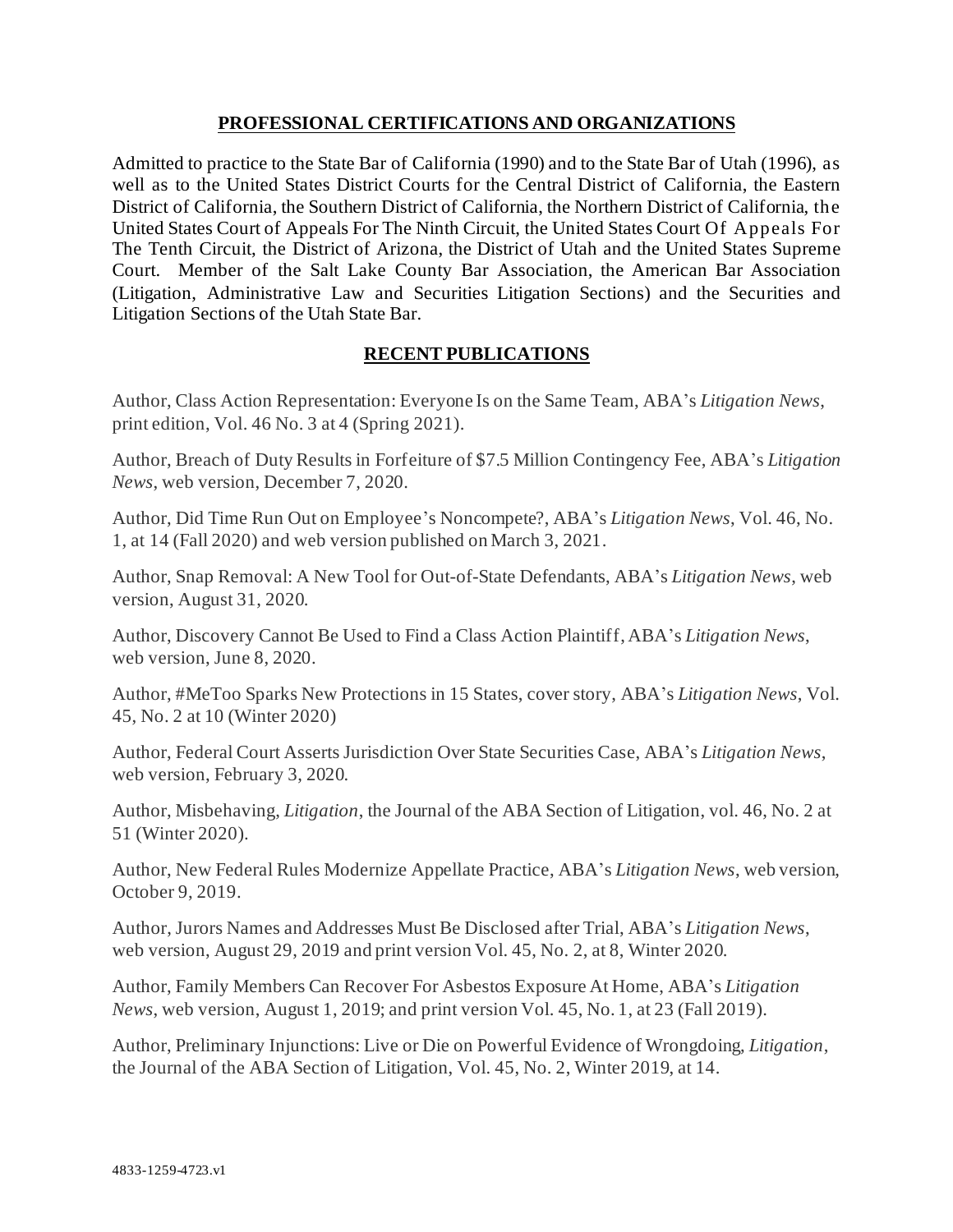Author, Circuit Split Widens In Tolling False Claims Act Cases, ABA's *Litigation News*, web version, January 29, 2019.

Author, Supreme Court ALJ Appointment Procedure at SEC Unconstitutional, ABA's *Litigation New*s, Volume 44 Number 1, Fall 2018, at 22.

Author, New Materiality Standard for Civil False Claims, ABA's *Litigation News*, Volume 43 Number 4, Summer 2018, at 24.

Author, Chapter on Common State and Federal Securities Law Violations, Utah Business Law for Entrepreneurs& Managers (Read, Dumke, Bartholomew and Clayton, Editors) and member of editorial board (book published by the Business Law Section of the Utah State Bar).

Utah Chapter, Insurance Bad Faith; A Compendium of State Law, published by the DRI Defense Library Series, in May 2004 and May 2011.

*Technicolor Hats: The Dangers of Relying Solely on D&O Insurance to Protect In-House Counsel in Securities Litigation*, January/February 2006, Coverage magazine, Vol. 16, No. 1.

*Constitutional Limitations on Litigating Bad Faith Claims After State Farm Mutual Automobile Insurance Co. v. Campbell,* May/June issue of the American Bar Association's *Coverage* magazine (Vol. 13, No. 3). *Coverage* magazine is published by the ABA's Committee On Insurance Coverage Litigation.

*Notable Rulings*, Federal Bar Association Utah Chapter Newsletter, Vol. 4, Issue 2 (Oct. 2003).

## **SPEECHES**

Speaker, "Regulatory Reform, Part Deux: Reports from Utah, Arizona and California," at the 46 th ABA National Conference on Professional Responsibility, June 3, 2021.

Speaker, "A Discussion about Diversity and Inclusion with ABA President Refo and distinguished guests from the Utah State Bar," virtual town hall presentation, given by the Utah State Bar Litigation Section, February 2, 2021.

Speaker, Utah State Bar Litigation Skills Series "Yes You Can Do a Virtual Jury Trial!," virtual webinar presentation, given by the Utah State Bar Litigation Section, January 28, 2021.

Speaker, "The High Stakes Risks for Companies Doing Business Overseas," virtual webinar, given at the Utah World Trade Center, December 3, 2020.

Speaker, "Recent Developments in Federal and State Securities Litigation in 2020," virtual webinar given at the Utah State Bar Virtual Securities Section Annual CLE meeting, November 18, 2020.

Moderator, "Preserving the 7<sup>th</sup> Amendment in the Face of COVID-19: Perspectives from the Bench and Trial Lawyers," virtual webinar CLE presentation for the Utah State Bar Litigation Section, June 11, 2020.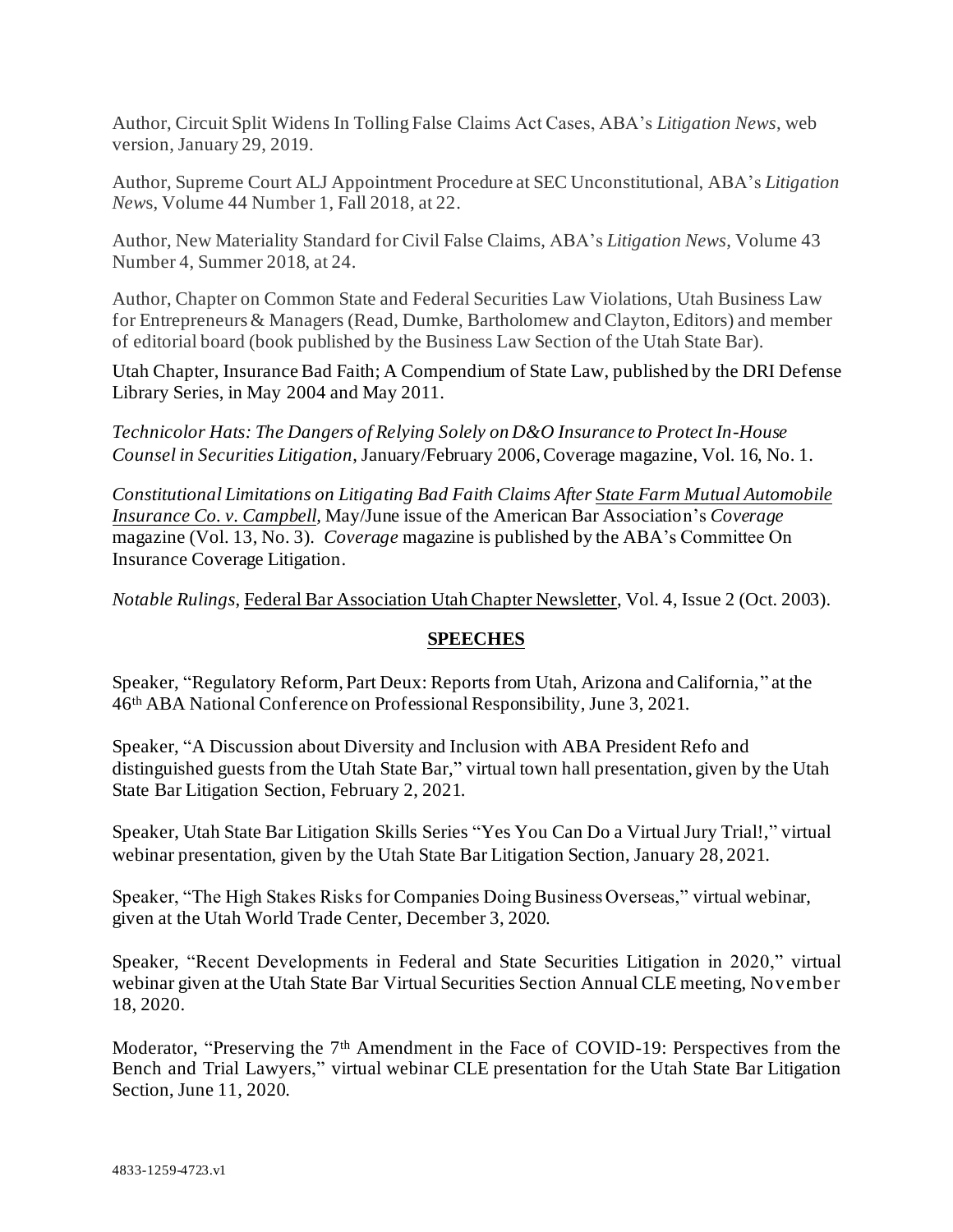Speaker, "Social Distance Litigation: Best Practices for Advocates in the New Normal," Utah State Bar Litigation Section, virtual webinar CLE, May 18, 2020.

Speaker, "Regulatory Updates – Practicing in Utah Under A Proposed Regulatory Reform," Utah State Bar Litigation Section, U.S. District Court Jury Assembly Room, February 27, 2020.

Speaker, "Update On Recent Significant Securities Decisions," November 7, 2019, at the Utah State Bar Annual Securities Law Workshop, Little America Hotel.

Speaker, "Faster, Higher, Stronger: Complex Legal Issues in the Multi-Billion Dollar Sports Industry," with the Honorable Mayor Jackie M. Biskupski, Sam Harkness, the General Counsel for the Larry H. Miller Sports & Entertainment, and Onye Ikwuakor, Associate General Counsel of the United States Olympic Committee, at the ABA Section of Litigation, 2019 Spring Council and Planning Meeting, June 14, 2019 at the Stein Eriksen Lodge, Park City, Utah.

Speaker, "Conducting an Effective Internal Investigation – One Chance to Get it Right" at the ABA Business Law Section Spring Meeting in Vancouver, British Columbia, March 28, 2019.

Speaker, "Law School to Lawyer: Insights from Hiring Partners," Utah State Bar Young Lawyer's Division, Adobe Campus, January 9, 2019.

Speaker, "What to Do When Your Key Employee Walks Out the Door With Your Company's Trade Secrets," presented at Silicon Slopes, December 6, 2018.

Speaker, "Practical Ethical Concerns for Securities Regulators" at the North American State Securities Administrators' Annual Training Conference, Deer Valley, Utah, July 18, 2018.

Speaker, "When the Government Comes Knocking . . . How to Respond to Governmental Investigations," Utah State Bar Litigation and Corporate Counsel Sections, June 20, 2018.

Speaker, "The Future of the Legal Profession" at the Utah State Bar Innovation & Law Committee Conference, May 31, 2018.

Speaker, "What to Do When Your Key Employee Walks Out the Door With Your Company's Trade Secrets," presented at the Parsons Behle & Latimer 30th Annual Employment Law Seminar, at the Grand America Hotel, May 22, 2018.

Speaker & Faculty, Utah State Bar Litigation Section Trial Academy, March 22, 2018, at S.J. Quinney College of Law.

Speaker, "Home Alone and the Death of Mass Torts: Recent Developments in General and Specific Jurisdiction," with Justice Paige Peterson and Judge Diana Hagen, at the Utah State Bar Spring Convention in St. George, Utah on March 9, 2018.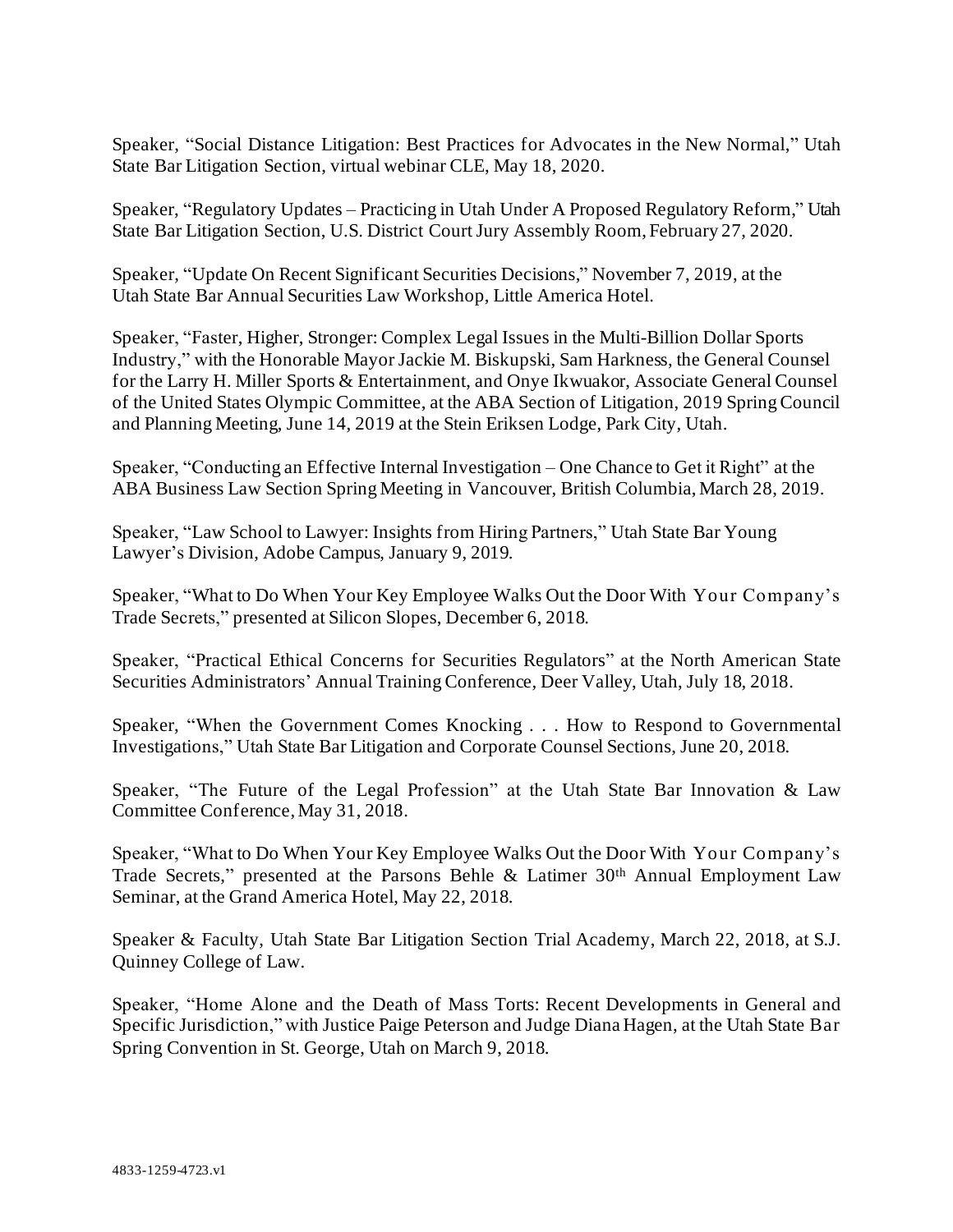Speaker, "Did the SEC's Recent Ratification of ALJ Appointments End The Constitutional Question of Agency ALJ Appointments," at the Utah State Bar Securities and Business Law Joint CLE, February 7, 2018.

Speaker, "Whither the ALJs? Will the SEC's Recent Ratification of ALJs End The Constitutional Question of SEC ALJ Appointments?" at the ABA's 12th Annual National Institute on Securities Fraud, January 11, 2018.

Speaker, "How to Develop Clients Starting Now: Tips for Lifelong Client Development And The Myriad of Career Opportunities for Business Law Lawyers" at the S.J. Quinney College of Law, Business Law Society, October 3, 2017.

Speaker, "Securities Litigation Update" at the Securities Section Annual Conference of the Securities Section of the Utah State Bar, at Little America, August 4, 2017.

Speaker, "A Carrot, A Stick & A Choice: Federal v. State Trade Secret Litigation," at the Utah Law & Justice Center, for the Utah State Bar Labor & Employment Section, May 25, 2017.

Speaker, What to Do With Big, Complex Cases? The New Third District Court Pilot Program for Tier 3 Cases, with Judges Ryan M. Harris, Barry G. Lawrence, and Andrew H. Stone at the Federal Courthouse, Utah State Bar Litigation Section, September 20, 2016.

Speaker, Shh! Don't Tell! The Federal Defend Trade Secrets Act, USA Power, and Other Major Developments in Trade Secret Law, with Timothy Conde and James Magleby, at the Federal Courthouse, Utah State Bar Litigation Section, August 3, 2016.

Speaker, To Compete or Not Compete. . . . That Is The Question, Utah State Bar Litigation Section Breakfast Briefing, May 26, 2016.

Speaker, Update on Securities Litigation, Utah State Bar Securities Section Annual CLE, August 7, 2015.

Speaker, Trial Skills Academy, Faculty, Utah State Bar, Utah State Bar Litigation Section, May 26-27, 2015

Speaker, Ethical Considerations in Securities Enforcement, Utah State Bar Business Law Seminar, May 22, 2015

Speaker, Trial Academy, Faculty, Utah State Bar, Fall Forum, November 21, 2014

Speaker, Modern Securities Litigation and Halliburton, S.J. Quinney College of Law, March 17, 2014

Speaker, Securities Litigation Update, Utah State Bar Securities Section, February 21, 2014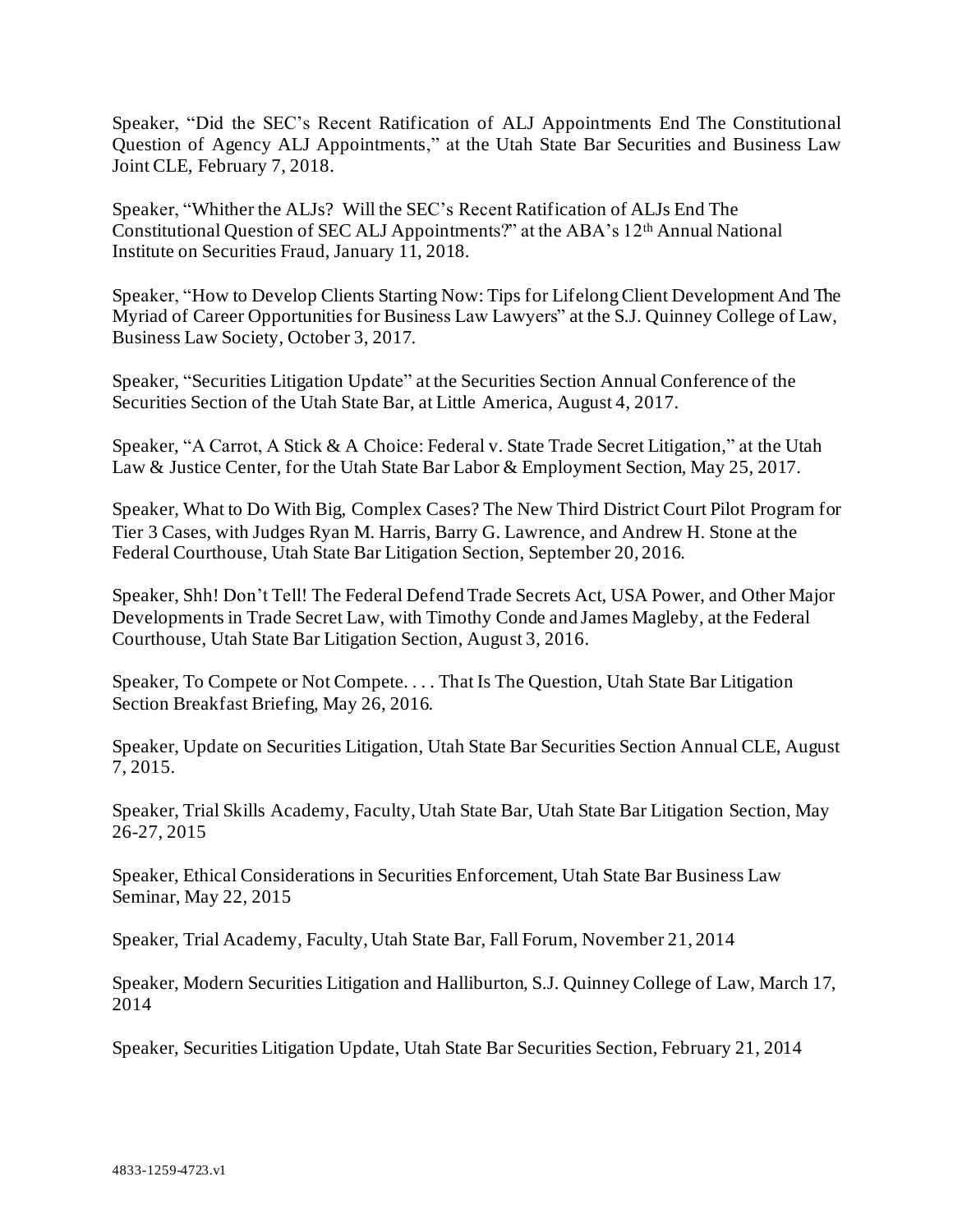Speaker, Best and Worst Discovery Practices, Utah State Bar, Litigation Section, October 7, 2011

Speaker, Update on Recent Significant Securities Decisions, Utah State Bar Securities Law Section, May 7, 2011

Speaker, Generating Content and Soliciting Authors, ABA Editor's Symposium, October 1, 2010

Speaker, Update on Recent Significant Securities Decisions, Utah State Bar Securities law Section, August 20, 2010.

Speaker, Common Markers of Fraud, Fraud College, June 30, 2010.

Speaker, Developments in Federal Securities Fraud Litigation, Federal Bar Association, Southern Utah Event, October 23, 2009

Speaker, Pro Bono Service in the Federal Courts, Federal Bar Association's Tri-State Conference, October 10, 2009

Speaker, Recent Developments in Securities Litigation, Utah State Bar Securities Section, August 15, 2009

Speaker, Spoliation of Evidence in the Electronic World, Intermountain eDiscovery Conference, May 28, 2009

Speaker, Update on Recent Significant Securities Decisions, Utah State Bar, August 22, 2008

Speaker, Spoliation of Evidence, Lorman seminar, May 16, 2008

Speaker, Do's and Don'ts of Deals in Utah, Mountain West Capital Network lunch, December 13, 2007

Speaker, Discovery in Bad Faith Cases, Ethical Issues and the Tripartite Relationship, Lorman, September 19, 2007

Speaker, Private Securities Litigation in Utah, Utah State Bar, August 11, 2007

Speaker, Update on Recent Significant Securities Decisions, Utah State Bar, August 25, 2006

Speaker, First Party Bad Faith Claims, Lorman seminar, February 23, 2006

Speaker, D&O Coverage for In-House Counsel of Issuers of Securities, Utah State Bar, May 5, 2005

Speaker, Mold & Bad Faith Litigation, at the A.B.A.'s 2005 Insurance Coverage Litigation CLE Seminar in Tucson, Arizona on March 4, 2005.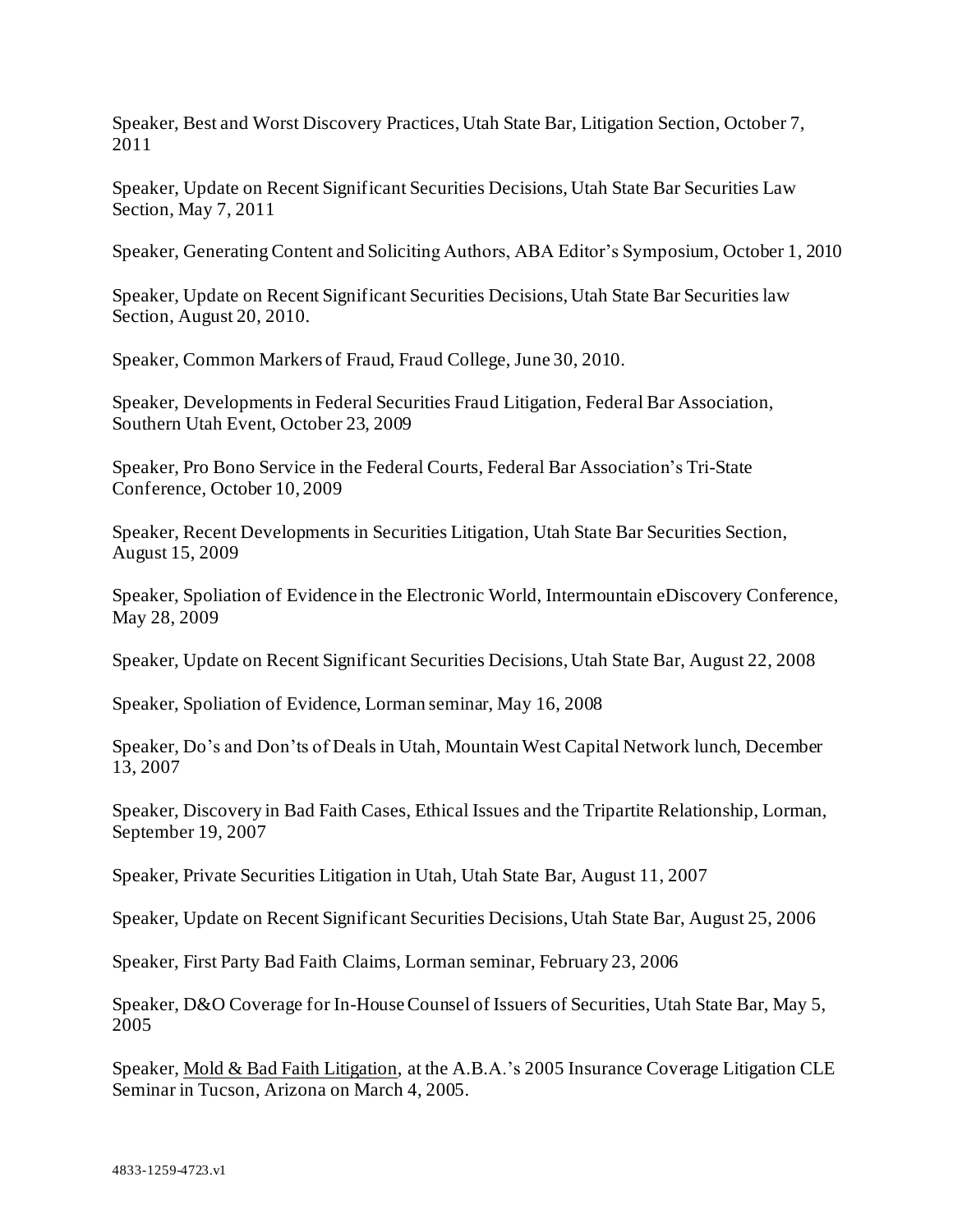Speaker, To Restate or Not to Restate: Handing A Disclosure Crisis, at the 27<sup>th</sup> Annual Securities Law Workshop of the Utah State Bar Association's Securities Section in Sun Valley, Idaho, on August 21, 2004.

Speaker, Ten Things I Love & Hate About Insurance Companies and Insureds: The Latest On Coverage Dynamics, at the A.B.A. Section of Litigation's Annual Conference in Phoenix, Arizona on May 7, 2004.

Speaker, Bad Faith Claims And ERISA: What's Next?, at the A.B.A.'s Insurance Coverage Litigation Committee's annual CLE Seminar in Tucson, Arizona on March 6, 2004.

Tool Box Lunch Discussion Leader, Bad Faith Claims, at the A.B.A.'s Tort Trial and Insurance Practice Section's 12th Annual Insurance Coverage Litigation Committee Midyear Program at the Fairmont Miramar Hotel, February 20, 2004, in Santa Monica, California.

Speaker, The Basics of Federal And State Securities Litigation, New Lawyer CLE, Utah State Bar Law & Justice Center, October 30, 2003.

Speaker, Recent Developments in Securities Litigation in the 9<sup>th</sup> and 10<sup>th</sup> Circuits, Utah State Bar Securities Section Annual Meeting, Jackson Hole, Wyoming, August 16, 2003.

Panelist, Plenary Session: Bad Faith Litigation After Campbell vs. State Farm Mutual Auto Insurance, presented at the American Bar Association's 2003 Insurance Coverage Litigation CLE Seminar in Tucson, Arizona on March 7, 2003.

Discussion Leader, Punitive Damages After White vs. Ford Motor Company, presented at the American Bar Association's 2003 Insurance Coverage Litigation CLE Seminar in Tucson, Arizona on March 7, 2003.

The Document Retention Requirements of the Sarbanes-Oxley Act of 2002, the Health Insurance Portability and Accountability Act, and Rule 26 of the Federal Rules of Civil Procedure, presented to 1100 people at the National Meeting of Iron Mountain Incorporated on February 6, 2003 in Orlando, Florida.

The Document Retention Requirements of the Sarbanes-Oxley Act of 2002, presented at the "Best of the West" regional meeting of Iron Mountain Records Management Corporation, a division of Iron Mountain Incorporated, on November 19, 2002 in Las Vegas, Nevada.

Recent Developments in Securities Class Action Litigation in the United States – Western Region, at the Center for International Legal Studies, Salzburg, Austria, October 11, 2002.

Legal Ethics of Olympic Proportion: Athlete Arbitrations at the Salt Lake 2002 Olympics, at Utah Valley State College on September 24, 2002.